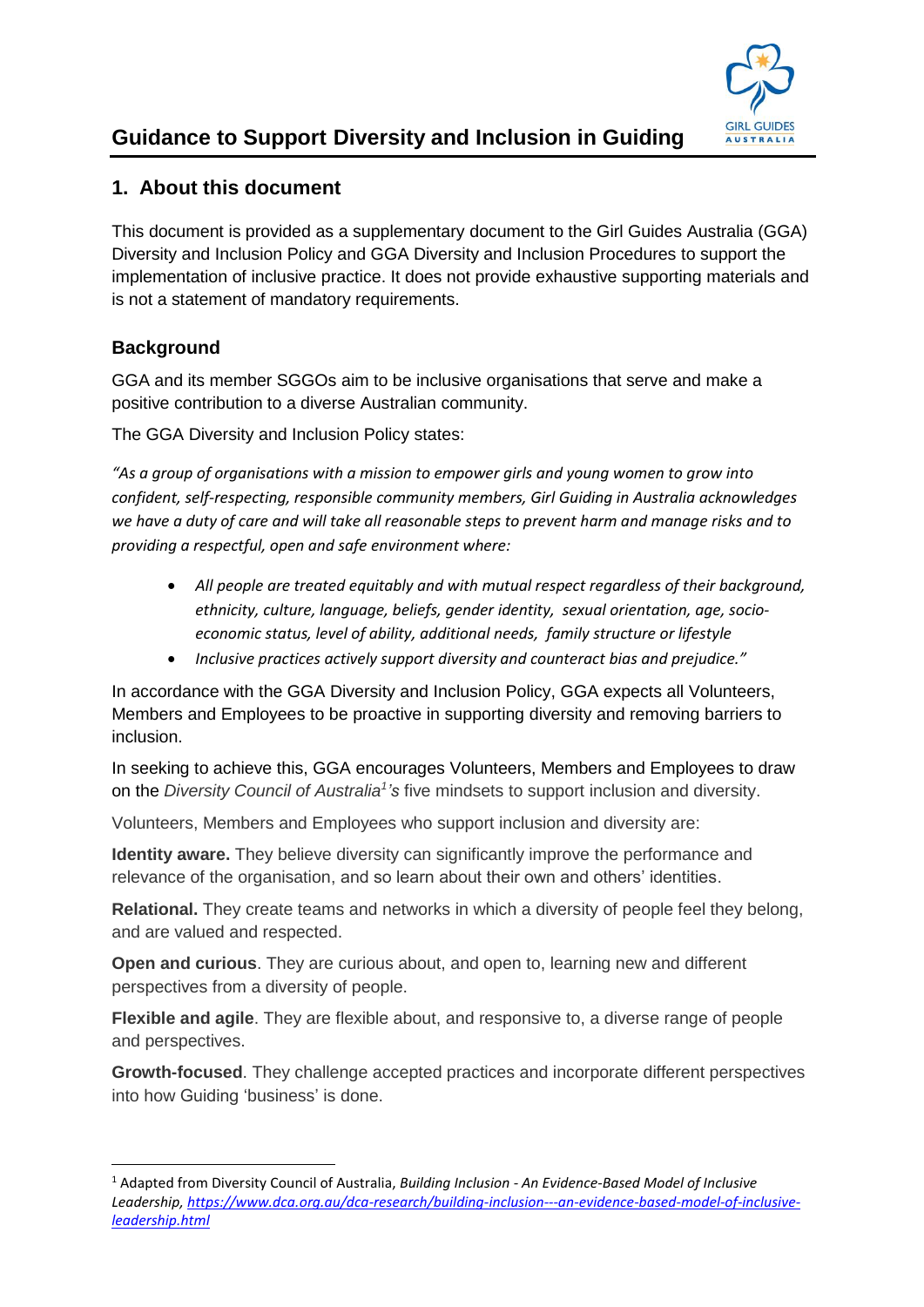# **2. Including people with disabilities**

- *Over 4 million people in Australia have some form of disability. That's 1 in 5 people.*
- *18.6% of females in Australia have a disability.*
- *7% of Australian children have a disability.*
- *20.5% of young people with disability (aged 15 to 24 years) report having experienced discrimination or unfair treatment because of their disability.*

*- Australian Bureau of Statistics 2015* Survey of Disability, Ageing and Carers

GGA recognises that all people have various levels of abilities. GGA and SGGOs are committed to providing support for employees, and for girls and women to participate in Guiding activities, to the best of their ability in a way that is safe for them, other Members, Employees and Supporters. While prioritising the duty of care GGA and SGGOs have for Members, Employees and Supporters, every reasonable effort should be made to ensure wherever possible, that those with disabilities are able to participate and benefit from Guiding activities.

#### **Types of disability**

A disability may be defined as any physical, sensory, neurological, intellectual, cognitive, neurological or psychiatric condition that can impact on a person's lifestyle and/or everyday function.

People with a disability have abilities, interests and challenges; some individuals also have a disability. Abilities and disabilities may be visible or invisible. Focus on the whole person, and do not define a person by a disability.

#### **Communication**

The use of appropriate language is an important way of exercising respect for any person that you are speaking about or to. Posture, approach, tone of voice, body language and facial expression also contribute to your message. Be aware of your own approach in communicating with others. Show respect, kindness, acceptance and inclusion.

Disability is not an illness. It is *part of* a person's identity but *not their whole* identity. Language should reflect this by ensuring that you use respectful, person‐first language:

- Address a person by their name
- Refer to a person's disability only when it is relevant and ask the person for their advice on how to describe them
- Describe the person, not the disability
- Refer to "person/s with a disability" (or specifically to the disability name if commonly used) and not "disabled person/s"
- Do not describe a person as "suffering", "victim of" or "afflicted with" a disability
- Maintain confidentiality and only share information about a person's disability with others with the person's consent and on a need-to-know basis.

Take care not to make assumptions about the needs, choices or abilities of a person with a disability or act towards them in a way that is disempowering. Ask the person or the person's parent/guardian/carer what level of support they need and how they are able to participate. If you believe it is necessary to limit an individual's participation in programs or activities to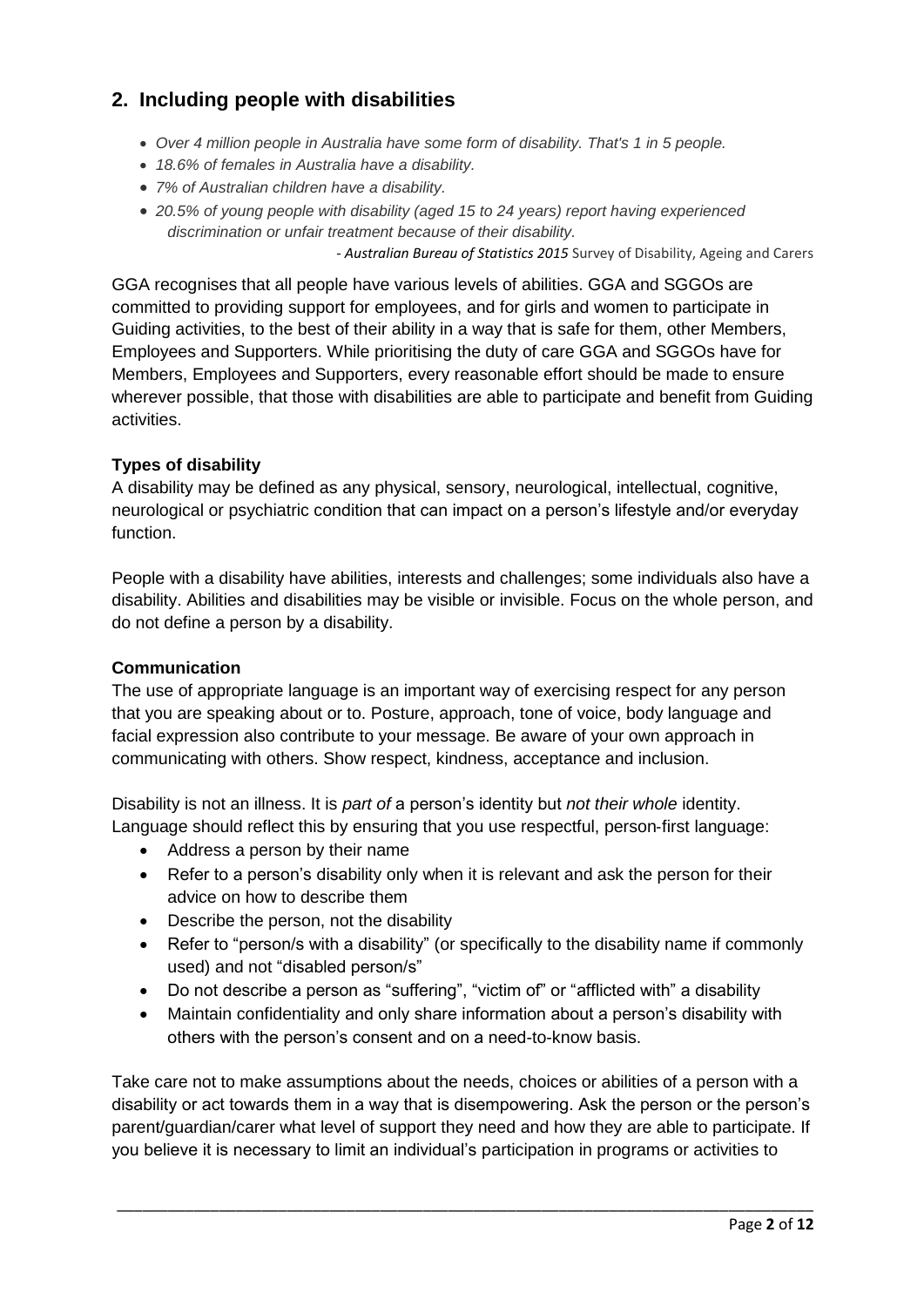ensure her health or safety, or the health or safety of others, explain this fully and respectfully.

### **Support personnel and assistive technology**

Some people with disabilities may access support personnel or assistive technology devices to enable them to participate in activities.

A support person provides service or assistance with communication, mobility, personal care, medical needs and/or access to services. A support person can be a paid worker, volunteer, family member or friend, and does not necessarily require any special training or qualification to be a support person.

Assistive technology devices enable people to move, communicate, read or lift. When dealing with a person using assistive technology:

- Focus on the person and not the device
- Be open and willing to learn and work with assistive technology devices
- Be guided by the person who uses the device:
	- o Ask the person using the device (or their parent/guardian) if they need assistance or support to use the device
	- o Ask the person using the device to teach you how to best communicate with them.
- Always ask for permission to touch or handle the device
- Ensure the person and their assistive technology device have the appropriate amount of space.

Neither GGA nor SGGOs are responsible for providing support personnel or assistive technology devices but should work with Members and non-members to make suitable arrangements if this is required.

#### **Get support**

If you have concerns, or feel you lack the resources to support a person with a disability, seek out the support through the appropriate SGGO reporting structure or contact GGA for assistance.

#### **Common questions and concerns**

#### **Q:** How do I answer questions from parents or girls about a person's disability or needs?

**A:** As stated under *Disclosure and rights to privacy*, it is important that you do not disclose or discuss personal information about members in your unit with others. Be aware that parents may be seeking this information with good intentions, wishing to provide assistance. Encourage them to engage with the person directly, to ask if they require any assistance.

**Q:** How should I respond if the parent of a girl in my unit expresses concern that the inclusion of a girl with a disability is limiting opportunities for their daughter to participate in a broad range of activities?

**A:** This kind of comment may indicate a reluctance to accept and include people with disabilities and in that case is a form of discrimination. Advise the parent that Girl Guiding is an inclusive, non-discriminatory organisation that seeks to empower girls and young women.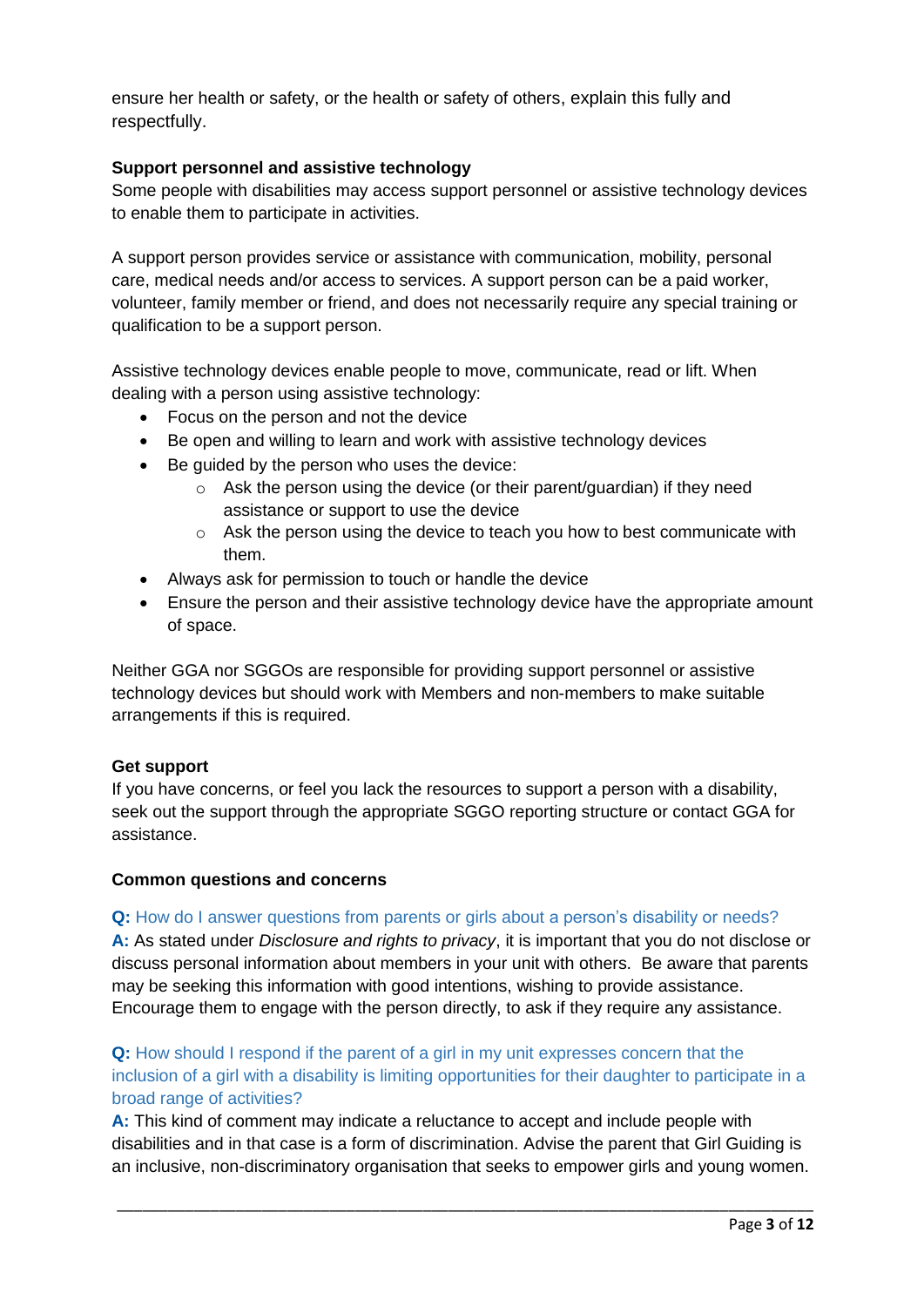Check your own thinking and practice and that you balance the expectations and abilities of all girls in your unit. Have you limited the activities of the unit based on assumptions you have made about ability? Limited resources? Informed planning and innovative thinking can help to provide diverse activities. Consider how you can adjust the requirements of activities to allow all girls to participate to the level of their ability. Involve the girls in your unit in the process of choosing activities and ask them to be inventive and think about inclusivity.

# **Q:** A person with a disability wishes to join our Guide unit. We are a small team and I do not feel we have the resources to support her. How do I manage this?

A: Every reasonable effort should be made by volunteers and employees to ensure that, wherever possible, people with disabilities are able to participate and benefit from Guiding activities. Start by being open. Check your biases and be aware of ways that your thinking may be limiting. Ask the person and/or their parent/guardian/carer kind of support they need and how they are able to participate. Share your concerns and identify what you need so that you can support participation. The person's family/parent carer may provide or source support' or may have some ideas of how to source support if needed. If you are still uncertain seek advice from your region manager or SGGO.

### **Q:** I am concerned that our facilities are not accessible for people with disabilities. What should I do?

**A:** Contact your SGGO to raise your specific concerns. You may also wish to consider fundraising or seeking a grant to upgrade the facilities. This also should be discussed with your SGGO.

### **Q:** Where can I get assistance/training to help me understand how to include people with disabilities?

**A:** Contact your SGGO to find out what training or resources are offered in your State. Commonwealth, State and Local governments and community organisations also provide publications, training services and advice.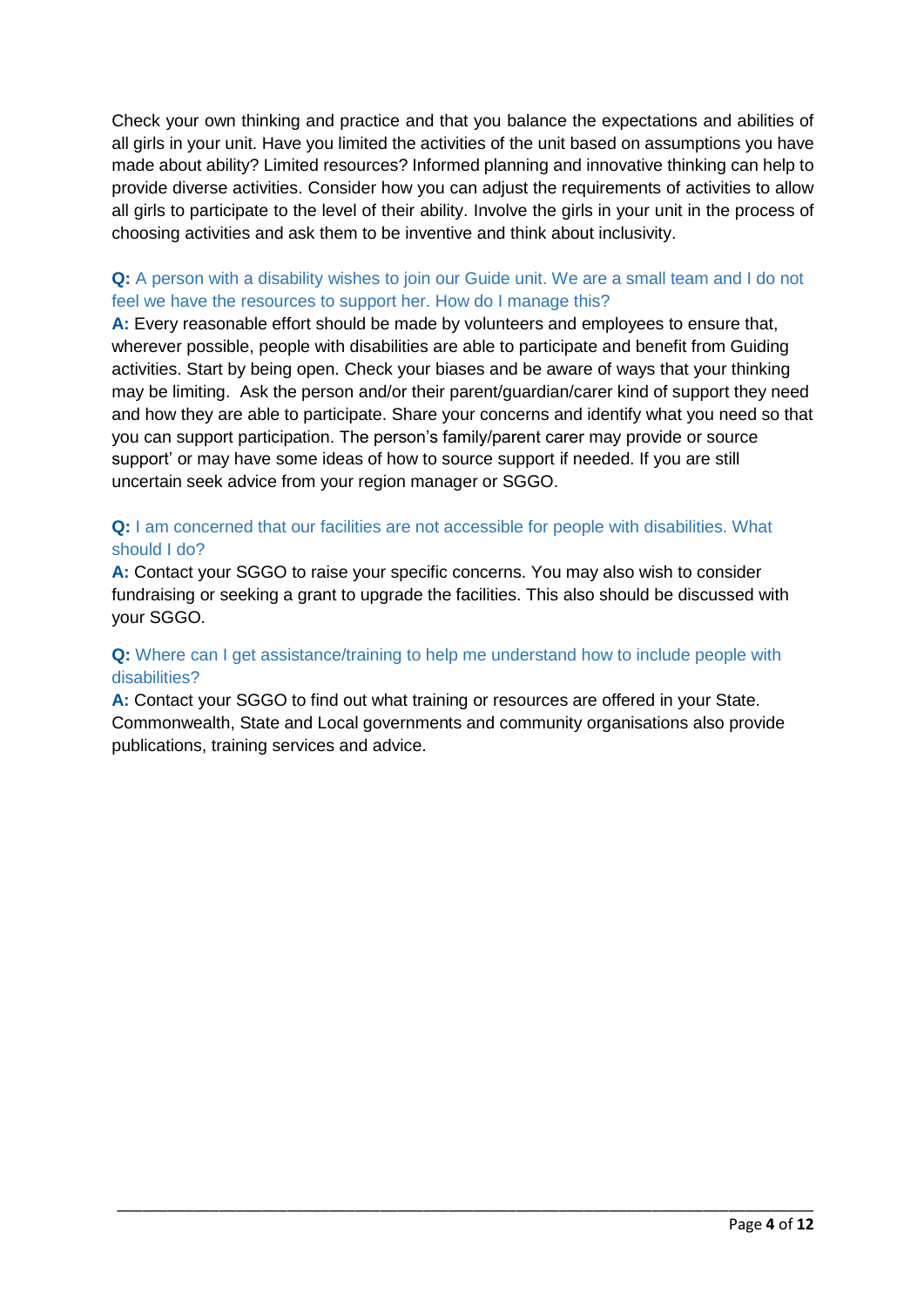# **3. Including cultural and linguistic diversity**

*In 2011 26% of Australia's population was born overseas and a further 20% had at least one overseas-born parent. The estimated resident Aboriginal and Torres Strait Islander population of Australia was 3% of the total Australian population.*

*- Australian Bureau of Statistics 2011 Australian Census of Population and Housing*

The Australian community is a dynamic, multicultural community enriched by people with a diversity of cultural, ethnic, linguistic and religious backgrounds. GGA's mission is to empower girls and young women to grow into confident, self-respecting responsible community members. GGA is best able to meet its mission when it provides programs and opportunities for girls and young women from diverse backgrounds.

GGA has adopted the definition of culturally, religiously and linguistically diverse groups used by Girl Guides Victoria in their 2013 Social Inclusion Strategy<sup>2</sup>:

*Culturally and linguistically diverse communities are those whose members identify as having non-mainstream cultural or linguistic affiliations by virtue of their place of birth, ancestry or ethnic origin, religion, preferred language or language spoken at home.*

Cultural groups are also diverse, as each person in the group is unique and their identity can be shaped by many different factors. In Australia people often identify with multiple heritages, languages, beliefs and ethnicities, shaped by their families of origin or other factors.

Supporting cultural diversity requires awareness of our own views and a willingness to examine ourselves for signs of unconscious bias and prejudice and challenge our unconscious discriminatory attitudes. It requires that we have a positive attitude towards cultural differences and are curious and open rather than judging in our approach to others.

*Cultural competence* is the ability to understand, communicate with and effectively interact with people across diverse cultural environments. It encompasses:

- Being aware of one's own world view
- Developing positive attitudes towards cultural difference
- Gaining knowledge of different cultural practices and world views
- $\bullet$  Developing skills to assist with communication and interaction across cultures<sup>3</sup>.

#### **Get support**

1

If you have concerns, or feel you lack the resources to support a person from a culturally and linguistically diverse background, seek out the support of a region manager or contact your SGGO or GGA for assistance.

<sup>2</sup> Girl Guides Victoria, *You, Me and Us, Building Inclusive Communities,* 2013

<sup>3</sup> Australian [Children's Education and Care Quality Authority](http://acecqa.gov.au/home/) (ACECQA), *What does it mean to be culturally competent?* 2014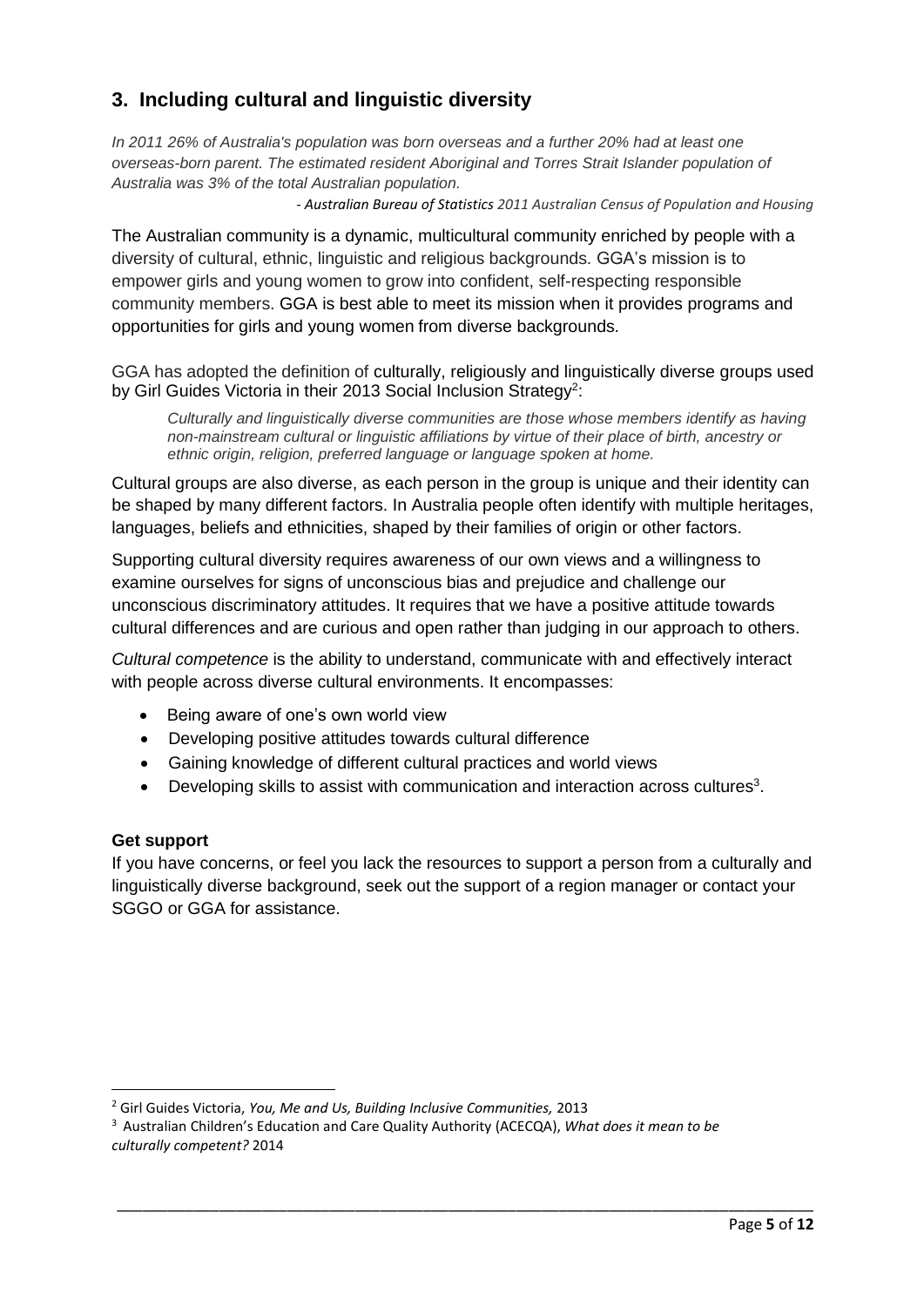# **4. Inclusive practice supporting mental and physical health**

GGA recognises that the abilities of girls and women to participate in Guiding activities and employment may be affected by their physical and mental health. GGA also recognises that participation and employment provide positive health benefits and therefore, is proactive in its support of those Volunteers, Members and Employees managing health conditions.

There is a range of physical and/or mental health conditions that may impact on a person's ability to participate in activities.

Note: HIV, hepatitis and other infectious diseases are treated separately under the *GGA HIV AIDS and Other Infectious Diseases Policy*

No condition whether ongoing or temporary should be assumed to be a reason for limiting a person's participation or employment in Guiding. While prioritising the duty of care GGA and SGGOs have for Members, Employees and Supporters, every reasonable effort and/or adjustment should be made to ensure that people are supported to participate to the best of their ability in a way that is safe for them, other Members, Employees and Supporters.

# **Communication**

Chronic illness may be visible or invisible, and may or may not be considered as a disability by the person with the condition. Take care not to make assumptions about the health needs of an individual and their ability to participate. Ask the person or the person's parent/guardian/carer what level of support they need and how they are able to participate. If you believe it is necessary to limit an individual's participation in programs or activities to ensure her health or safety, or the health or safety of others, explain this fully and respectfully.

In line with all other inclusive practice, a person and – not their health condition -should be your focus and your language and behaviour should reflect this. It is important to:

- Focus on the person, not the health condition
- Maintain confidentiality and do not share information about a person's health with others except with the person's consent and on a need to know basis only
- Refer to a person's health needs only if it is relevant.

#### **Support personnel**

Under some circumstances a support person may be required to assist a person to manage their health and medical needs. A support person can be a paid worker, volunteer, family member or friend, and does not necessarily require any special training or qualification to be a support person.

Neither GGA nor SGGOs are responsible for providing support personnel but should work with Members and non-members to make suitable arrangements (also refer to section 2).

#### **Get support**

If you have concerns, or feel you lack the resources to support a person with mental or physical health needs seek out the support of a Region Manager or contact your SGGO or GGA for assistance.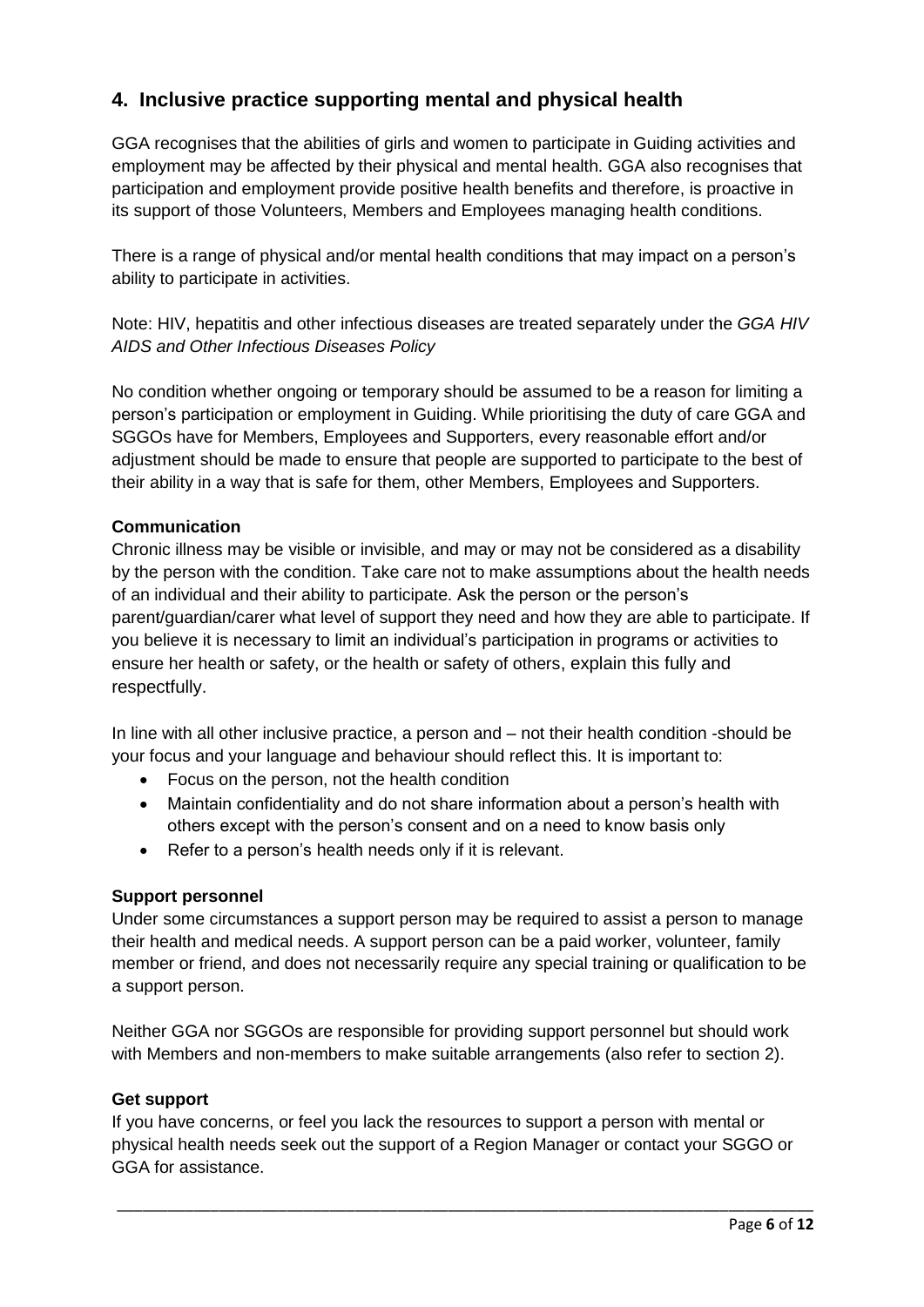# **5. Inclusion and gender diversity**

Membership of GGA and SGGOs is limited to girls and women and non-female gender is a lawfully permitted basis for denying membership. However GGA welcomes people of all gender identities to take up supporter roles in accordance with relevant GGA and SGGO policies and procedures. Furthermore, GGA recognises that a commitment to diversity and inclusion, and to supporting and empowering girls and women, necessarily includes support for the inclusion of transgender girls and women.

# **Disclosure and rights to privacy**

An individual is to be considered the final authority on their own gender identity. The only way to know if a person is a transgender person is if the person discloses this to you. Members have a right to privacy and any information about any woman or girl should be treated as confidential.

It is not appropriate to judge who is and who is not a girl, nor is it appropriate to approach a person to ask if they are transitioning. Adult members are often in a position of trust and on this basis a Member or supporter may disclose their circumstances. In this case it is appropriate to listen to the person who says they are transitioning, and show respect, kindness, acceptance and inclusion. You may also wish to refer the person to a support organisation. For a list of support organisations, please refer to the section on *Common questions and concerns.*

Unless otherwise directed by the woman or girl, information about a person's status as a transgender person should be treated as confidential. Information should be only disclosed by the woman or girl or with their explicit permission. Some girls and women may want to share information about being transgender with their unit, and they should be supported to do so in a positive and affirming manner.

#### **Communication**

**.** 

The use of appropriate language is an important way of exercising respect for any person that you are speaking about or to. Posture, approach, tone of voice, body language and facial expression also contribute to your message. Be aware of your own approach in communicating with Members and non-members when dealing with transgender issues. Speak with respect, kindness, acceptance and inclusion.

Gender is only one aspect of a person's identity and it is important not to use gender or any other aspect of identity to label a person. Definitions are provided below to assist Members and non-members to understand commonly used terminology relating to gender diversity<sup>4</sup>:

- **Cisgender:** a person whose gender identity aligns with their biological sex (e.g. a person who is biologically female and identifies as a woman)
- **Gender dysphoria**: a psychological term used to describe the incongruence between a transgender person's physical sex and gender identity
- **Gender expression:** how a person expresses gender, such as what clothes they wear, their hairstyle, activities they participate in, etc
- **Gender identity**: a person's sense of their gender as being female, male, or neither. Gender identity may or may not align with the person's biological sex

<sup>4</sup> Sourced and adapted from Girl Guides of Canada–Guides du Canada, *Guidelines for the Inclusion of Transgender members*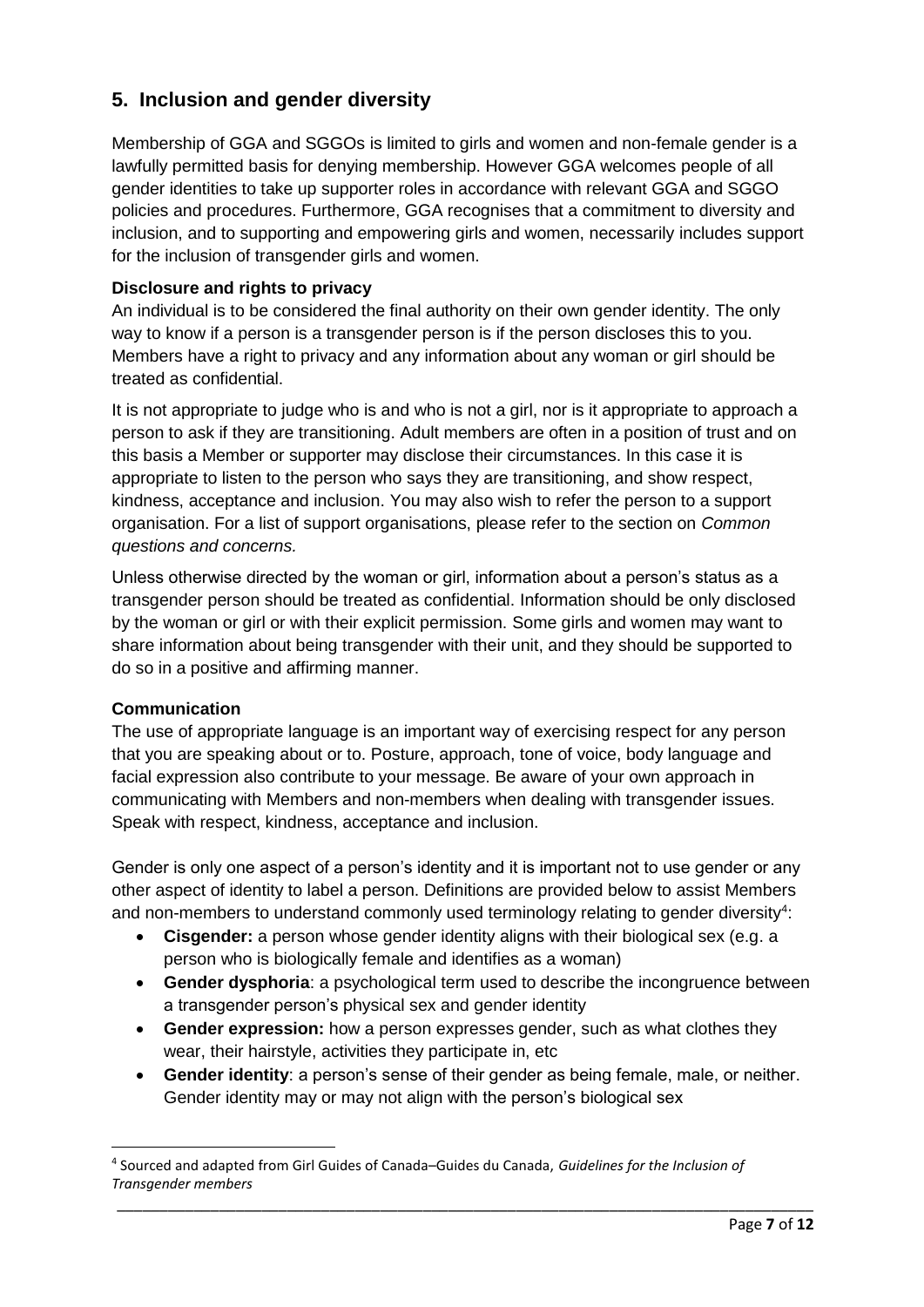- **Gender nonconforming**: a person whose expression of gender differs from stereotypical expectations of their gender (e.g. a female dressing in "male" clothes). How this is understood differs in different cultures
- **Intersex:** a person who has any of several variations in [sex](https://en.wikipedia.org/wiki/Sex) characteristics including [chromosomes,](https://en.wikipedia.org/wiki/Chromosome) [gonads,](https://en.wikipedia.org/wiki/Gonad) [sex hormones,](https://en.wikipedia.org/wiki/Sex_hormones) or [genitals](https://en.wikipedia.org/wiki/Genital) that, according to the UN [Office of](https://en.wikipedia.org/wiki/Office_of_the_High_Commissioner_for_Human_Rights)  [the High Commissioner for Human Rights,](https://en.wikipedia.org/wiki/Office_of_the_High_Commissioner_for_Human_Rights) "do not fit the typical definitions for [male](https://en.wikipedia.org/wiki/Male) or female bodies". Intersex people were previously referred to as hermaphrodites but this term is no longer considered accurate or appropriate
- **Neutral/ non-binary/gender fluid:** used by individuals wishing to identify as outside of the gender binary without specifying their gender. The most common pronouns used for neutral/non-binary/gender fluid persons are them and they
- **Sex reassignment therapy**: consists of hormone replacement therapy and other procedures to modify appearance; and may or may not include sex reassignment surgery to alter a person's physical appearance and sexual function to resemble that of their identified gender
- **Sexual orientation:** a description of how a person experiences sexual and romantic attraction. Sexual orientations can include asexual (not experiencing sexual attraction), heterosexual (experiencing attraction to another sex), lesbian and gay (experiencing attraction to the same sex), bisexual (experiencing attraction to more than one sex) and more. It's important to remember that all people have both a sexual orientation and a gender identity. Knowing a person's transgender status does not give you any information on their sexual orientation
- **Transgender:** an adjective describing a person whose gender identity is different from their biological sex assigned at birth (e.g. someone who is born biologically male and identifies as a female is a transgender woman)
- **Transition:** the process where a person goes from living and identifying as one gender to living and identifying as another.

# **Get support**

**.** 

If you have concerns, or feel you lack the resources to support a transgender woman or girl seek out the support of a region manager or contact your SGGO or GGA for assistance.

# **Common questions and concerns<sup>5</sup>**

# **Q:** How do I ensure there are appropriate bathroom, change room and sleeping arrangements for a Youth Member in my unit who is a transgender girl?

**A:** Any child in your unit, including those who are transgender girls, may use the bathroom/change room that corresponds to their gender identity provided that they feel comfortable to do so. If a Youth Member is uncomfortable using a shared change room, provide a non-stigmatizing alternative if possible or by having a policy of girls accessing the bathroom one at a time.

As a Youth Member of your unit, the girl will participate in the same activities as all other Youth Members of your unit. This includes sleeping in the same area as the other Youth Members of your unit.

<sup>5</sup> Sourced and adapted from Girl Guides of Canada–Guides du Canada, *Guidelines for the Inclusion of Transgender members*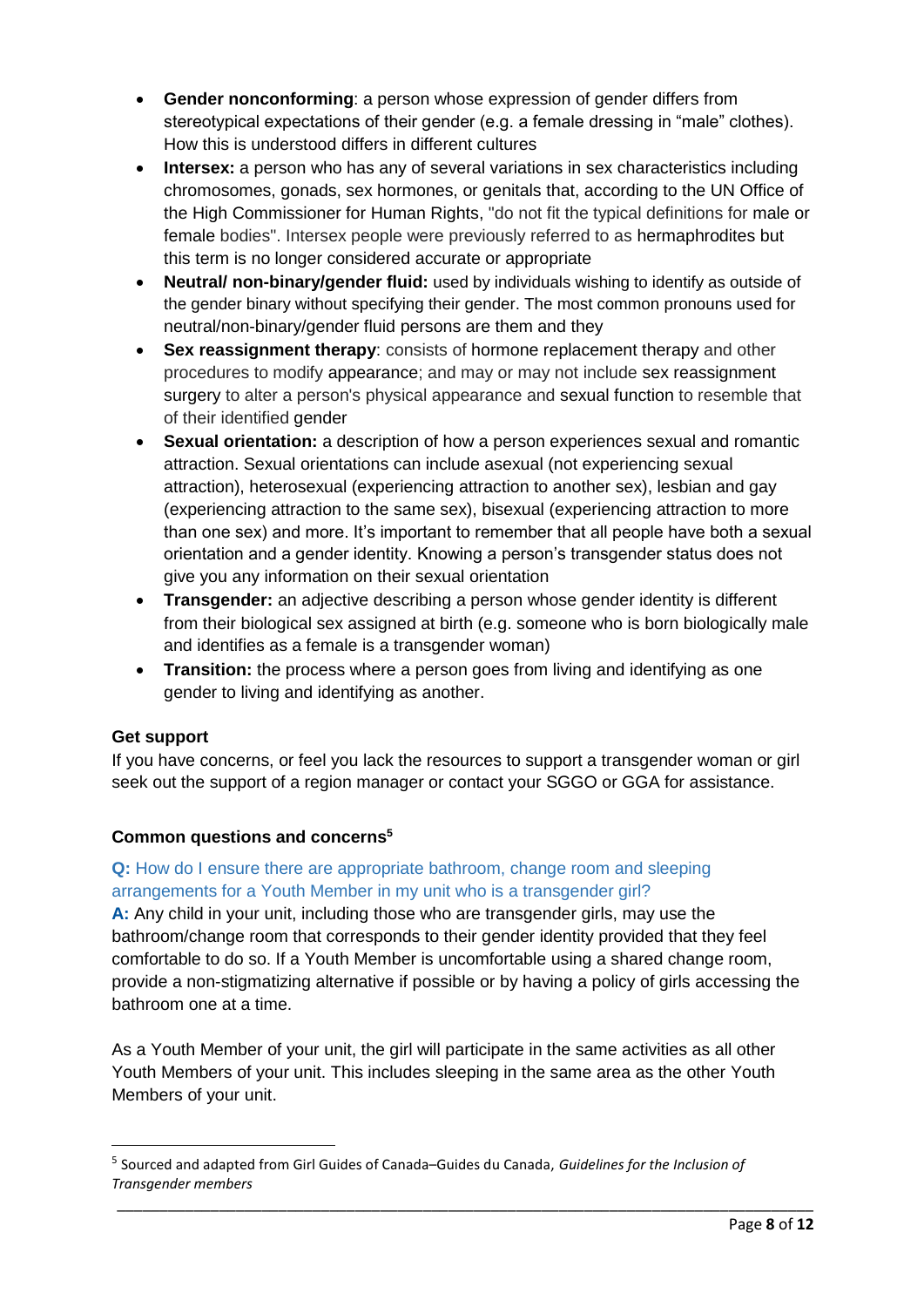#### **Q:** How do I answer questions from other parents or adults about a transgender Member?

**A:** As stated under *Disclosure and rights to privacy*, it is important that you do not disclose or discuss personal information about Members in your unit with others.

#### **Q:** How should I handle specific questions about a transgender girl's body?

A: As above, information about any girl should be treated as confidential. Remind the person asking questions that bodies are generally considered private, and that it is inappropriate to ask about a person's genitals or hormones. It is completely appropriate to let the asker know that many people consider such questions intrusive and offensive. Repeated questions about a person's body should be considered as harassment, should be addressed under the terms of the Code of Conduct.

# **Q:** How should I respond if the parent of a girl in my unit expresses concern about their daughter's physical safety and does not want their daughter using the bathroom with a transgender girl?

**A:** This is often raised in conversations about denying transgender people access to bathrooms and is recognised as a form of discrimination. Advise the parent that you expect all girls to behave in respectful and appropriate ways, that everyone's safety is important to you, that having a transgender Member poses no risk to their daughter, and that you will address any concerns about behaviour should they arise.

### **Q:** If a Member in my unit discloses that they are a transgender girl how can I be supportive?

**A:** If you are in a position where a Member in your unit discloses that they are a transgender female and asks you for help or support, show them respect, kindness and acceptance. Find out what assistance they are seeking and provide whatever practical support you can to enable them to participate fully in the unit. It is important to recognise the limitations of your capacity and expertise. Depending on the type of support they are seeking you may wish to refer them to one of the following:

Kids Helpline <https://kidshelpline.com.au/>

Reach Out<http://au.reachout.com/>

The Gender Centre<https://gendercentre.org.au/>

Transcend <http://www.transcendsupport.com.au/>

# **Q:** What do I do if someone says something derogatory about the transgender Member in my unit?

**A:** It is important to ensure that all Members and non-members feel safe and are not discriminated against. As part of an inclusive organisation it is important to educate others about why it is not acceptable to make derogatory comments about or discriminate against others. Remind Members of the Guide Promise and Law and what their commitment to respecting others means.

#### **Q:** What do I do if I suspect that a transgender Member in my unit is being abused?

**A:** GGA requires all Employees and Volunteers to report any child protection concerns, i.e. any instance where they have reasonable grounds to believe that a child may have suffered, or be at risk of suffering abuse or neglect as defined in the GGA Child Protection Policy. Please refer to the policy or contact your SGGO for further information.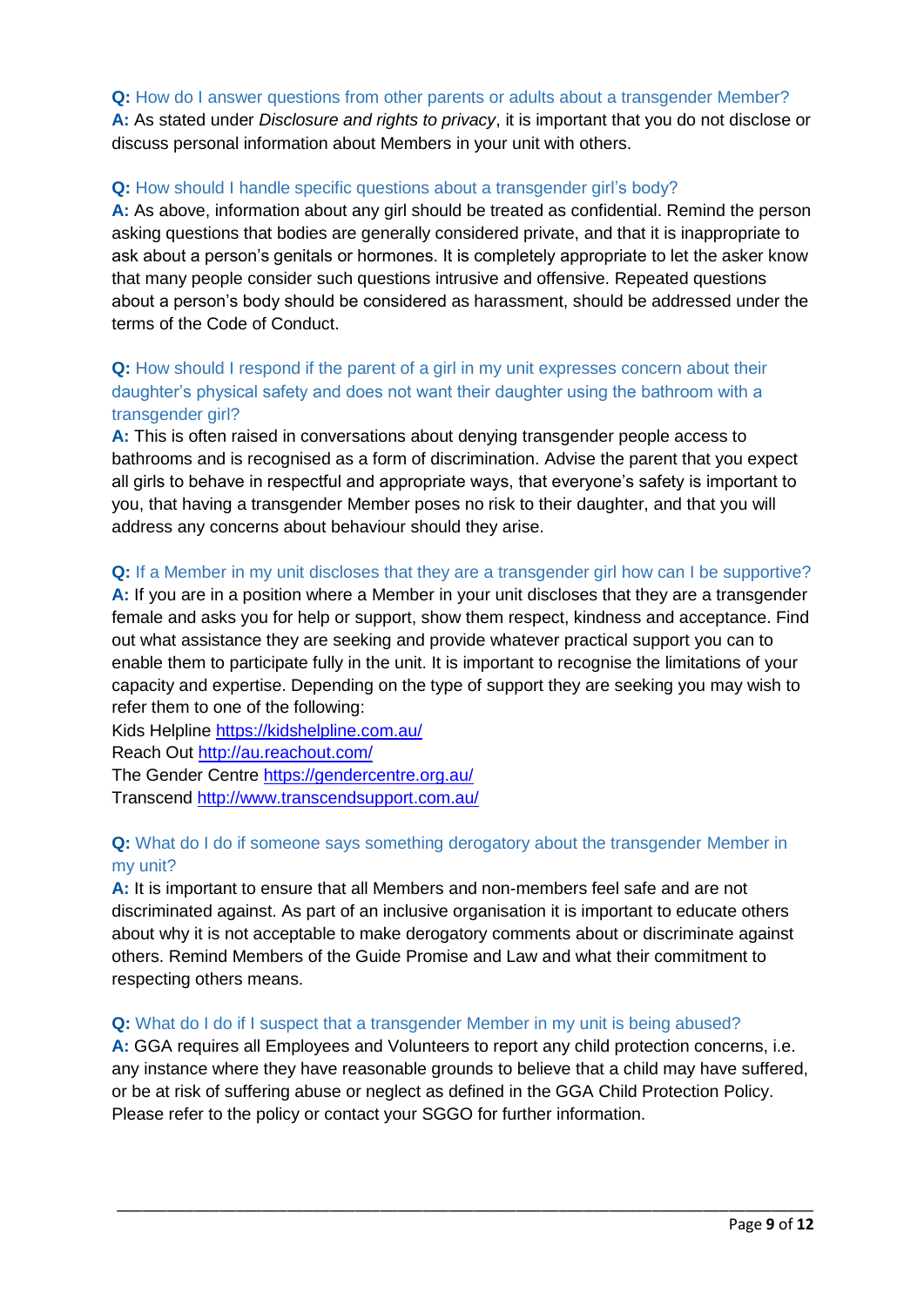### **Q:** How can I support a transitioning male member leaving Guiding?

**A:** If a Member discloses that they are thinking about transitioning to a male, you can refer them to the resources listed above for support. It is important that transitioning Members reach out to an expert in gender issues.

As an all-female organisation, GGA and SGGOs are no longer the right place for Members who have transitioned to male. It is important to note, however, that transition is not a single moment and to treat transitioning/exiting Members with sensitivity and respect. When the transitioning Member has acknowledged that they now identify as male, in most cases the individual will elect to exit the organisation on his own. In the very unlikely event that an individual expresses a wish to remain in Guiding, he must be advised that he is no longer eligible for membership. A transitioned male may have a role as a support person or parent helper on specific occasions, in accordance with the Supervision Ratios Policy.

# **Q:** What should I do if a Member wishes to identify as non-binary/neutral/gender fluid?

**A:** There is a wide spectrum of ways that people who identify as non-binary/neutral/gender fluid live and therefore this issue may at first appear complex. GGA and SGGOs are allfemale organisations, i.e. they are explicitly female organisations, not 'non-male' organisations. As such GGA and SGGOs are not the right places for members who identify as other than female. To support a person who is transitioning in this way you may want to refer them to the resources listed above for support.

Non-binary/neutral/gender fluid persons may have a role as a support person, parent helper, or activity leader on specific occasions, in accordance with the Supervision Ratios Policy.

# **Important: Disclosure and rights to privacy**

GGA and SGGOs respect the privacy of all individuals and are committed to protecting the privacy of all Members, Volunteers and Employees. While supporting diversity and inclusion is a shared responsibility, it does not authorise the sharing of personal information.

Protecting privacy means that personal information about Members in your unit may not be provided to, or discussed, with others. Information should be only disclosed by the person or the person's parent/guardian/carer or with their explicit permission.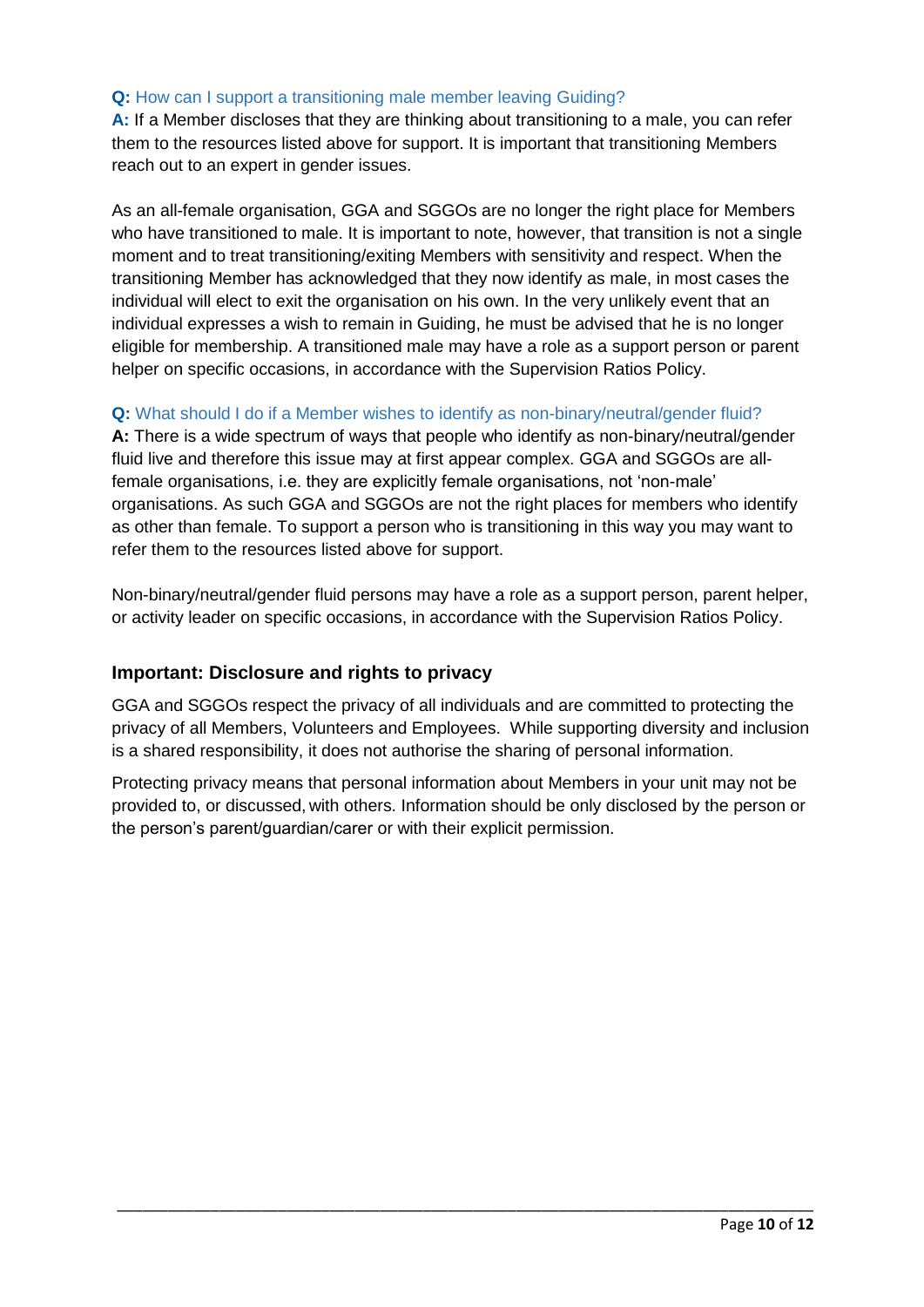# **Acknowledgements**

Girl Guides Australia gratefully acknowledges Girl Guides of Canada-Guides du Canada for permitting us to draw on its relevant policies and procedures to develop this document.

#### **Further resources**

Information and grant funding to support inclusion in the Australian community is available from Commonwealth, State and Local government agencies, and community based organisations.

Australian Human Rights Commission Publications <https://www.humanrights.gov.au/publications-home/all>

Australian Network on Disability <http://www.and.org.au/>

Community Grants Hub [www.communitygrants.gov.au](http://www.communitygrants.gov.au/)

Department of Social Services Grants Program <https://www.dss.gov.au/grants/grant-programs>

Department of Social Services Strengthening Communities Grants Program <https://www.dss.gov.au/grants/grant-programmes/strengthening-communities>

\_\_\_\_\_\_\_\_\_\_\_\_\_\_\_\_\_\_\_\_\_\_\_\_\_\_\_\_\_\_\_\_\_\_\_\_\_\_\_\_\_\_\_\_\_\_\_\_\_\_\_\_\_\_\_\_\_\_\_\_\_\_\_\_\_\_\_\_\_\_\_\_\_\_\_\_\_\_\_\_\_\_

Diversity Council of Australia <https://www.dca.org.au/>

Vision Australia <http://www.visionaustralia.org/>

Deaf Society of NSW <https://deafsocietynsw.org.au/>

VicDeaf <http://www.vicdeaf.com.au/>

The Royal South Australian Deaf Society <http://www.deafcando.com.au/>